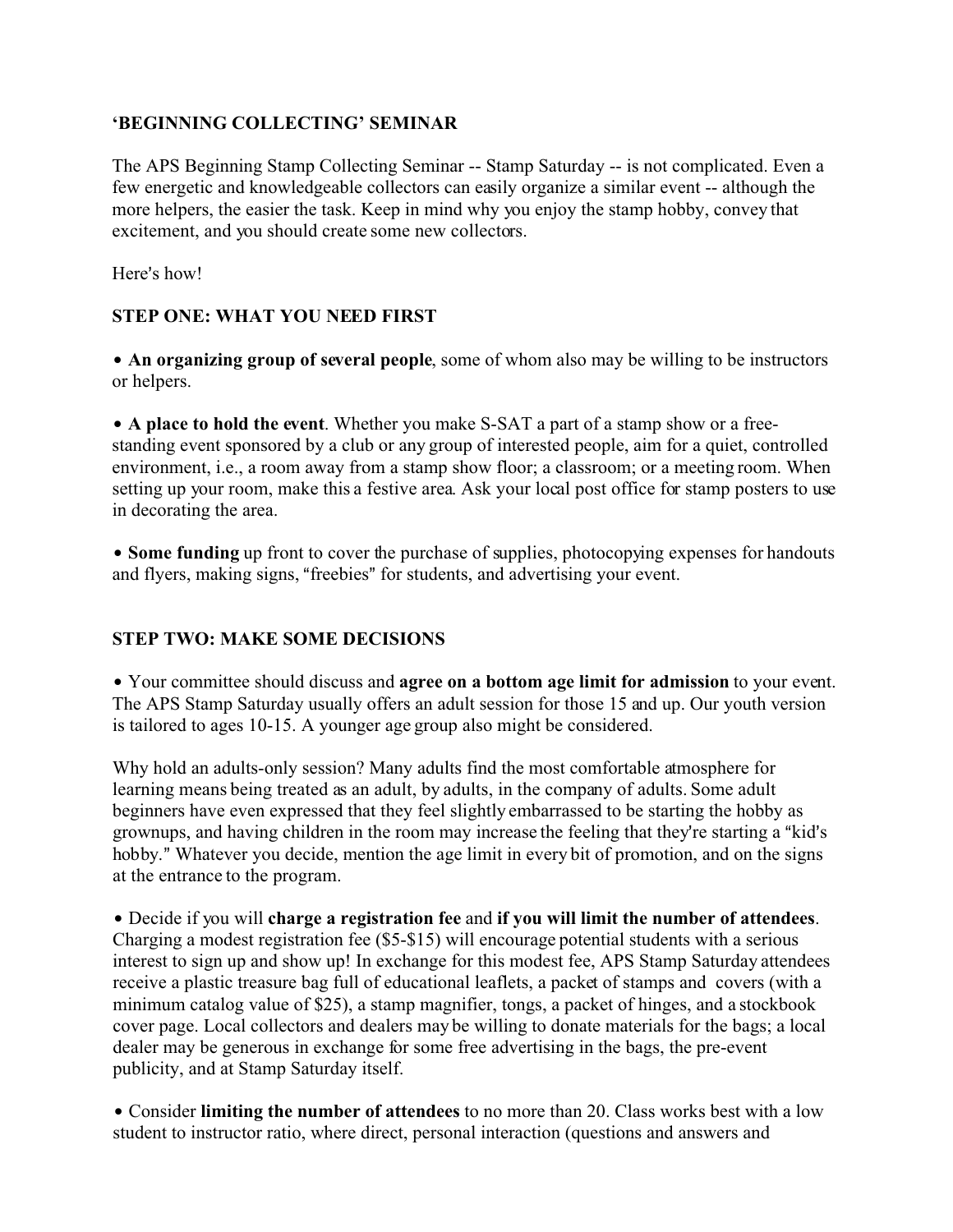conversations) can take place during hands-on activities. We've operated stations for larger groups, but have had the most success in a classroom setting with about 20 students.

# **STEP THREE: SET A TIME SCHEDULE**

• One morning and/or one afternoon session seems to be the most successful scenario, with the preferred morning-session starting time of 10:30 or 11 am.

2. Allow 20 minutes of instruction and 10 minutes of question and answers for each of the planned topics. One of the best features of Stamp Saturday is the chance for beginners to ask questions and get answers on the spot -- make sure the opportunity exists! Remember: your aim is to provide general information, not to lose your audience in esoteric byways of specialty collecting.

# **STEP FOUR: SUGGESTED SEMINAR HIGHLIGHTS**

Review the suggested activities, and choose instructors to lead beginners through the following hobby highlights.

• **Overview of the hobby:** The instructor gives a general talk about why he or she collects, and a brief summary of the different types of philatelic items and collecting interests. Let your enthusiastic "people person" do this lesson!

*Supplies Needed:* Some interesting visual aids, such as a tabletop poster listing some major points to be covered.

• **Tools of the hobby:** Instructor should be familiar with correct procedures for using philatelic tools and have a good understanding of the various kinds. Demonstrate how and why to use tongs; demonstrate how to measure a stamp's perfs on a perf gauge, the merits of paper, plastic, and metal perf gauges; show them stamps with an actual watermark, with fluid and tray; etc. (If you need ideas, see Gary Burghoff's video, available on loan to APS affiliated clubs.) Make sure each group of 2-3 students has the opportunity to see tools in action; then give them a hands-on experience, too.

*Supplies needed:* Examples of the various tools: tongs (varying tips and lengths), perforation gauges (metal, paper, plastic), millimeter scale, magnifiers, watermark detectors (high tech vs. fluid vs. dark paper of glass), color guides

**• Sources of stamps**: Instructor should be familiar with various types of dealers (e.g., mail order, shows, Internet). Display philatelic publications with classified and dealer ads; mention membership in the APS and various specialty groups; review other sources of stamps, such as philatelic auctions, mailbox, businesses, etc. (See the APS brochure "10 Sources for Stamps" available online at http://www.stamps.org/kids/kid\_tenways.htm.)

*Supplies needed:* Suggested handouts include the APS brochures "Welcome to Stamp Collecting," "10-Low-Cost Ways to Collect Stamps," and "Three Tips for Stamp Collectors."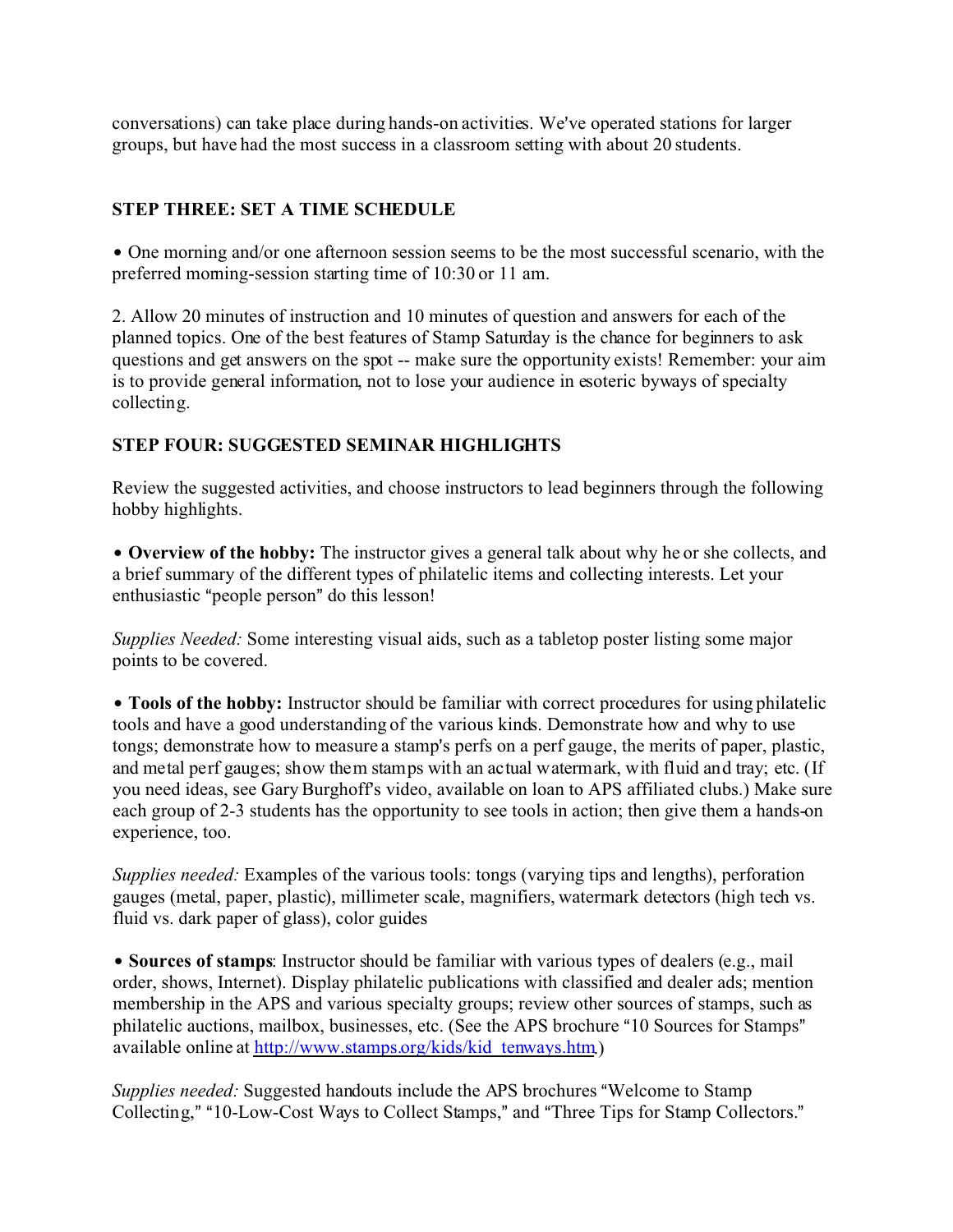Have copies of philatelic publications for browsing and a list of addresses of the major publications.

**• Storage options:** Instructor should be familiar not only with the various storage options but common problems and/or mistakes that occur due to poor quality plastics, humidity, rough handling, exposure to heat and light, etc.

*Supplies needed:* Have examples of various types of albums, from beginner's types to more specialized, mounts and hinges, stock sheets, glassine envelopes, mint sheet file, cover album, various stock books. Could have a list of companies that specialize in archival storage products.

• Using a stamp catalogue: Instructor should be at ease with the Scott and other stamp catalogues and be able to walk a baffled, new collector through a typical entry. Use the introduction to the *Scott Catalogue.* Review each element of a typical catalogue listing; show and explain the Specialized and Classic catalogues. Could also review and explain the other catalogues, such as *The Postal Service Guide to U.S. Stamps* (which illustrates all U.S. stamps in color), Minkus, Michel, Stanley Gibbons, etc. It's also helpful to talk briefly about stamp condition, gum, centering, and other details in the introduction.

*Supplies needed:* Sample catalogs (ideally a full set); also photocopies of the page explaining catalogue listings in the *Scott* introduction. Do use visuals, such as overheads or slides, or provide a sample listing photocopied for each student or an enlarged example of a stamp catalogue listing on poster board

## **WORKSHOP AND ACTIVITY AREAS**:

**• Soaking stamps off paper** -- One or more helper/monitors should be available to go over the do's and don'ts of soaking stamps. They should be able to discuss the frequently asked question, "When should I not soak stamps off an envelope?"

*Supplies needed:* Small plastic bowls, piles of stamps on paper, and/or envelopes with stamps on them; multiple pairs of scissors, several 2-quart or 1-gallon plastic jugs of water, a bucket into which used water can be discarded, rolls of paper towels, waste bucket. Could also have a supply of APS flyer "Three Tips for Stamp Collectors," which discusses soaking stamps. Available at http://www.stamps.org/kids/kid\_tips.htm

**• Stamp identification** -- Helper/monitor should be familiar with the various types of stamps and be able to show how to use reference materials to identify items.Supplies needed: Piles of worldwide stamps, revenues, postage dues, cinderellas, etc. (These may be "on paper.") Stamp identifier publications such as Linn's, etc. One full set of Scott Catalogues recommended. (APS S-SAT students are allowed to fill the stock page from their treasure bag to take home. Set your own rules on this.

• Stamp exhibits – As space allows, display a few exhibits that would appeal to beginning adults.

\$ **Videos, philatelic publications** -- If you wish, these could be one or two other areas for browsing.